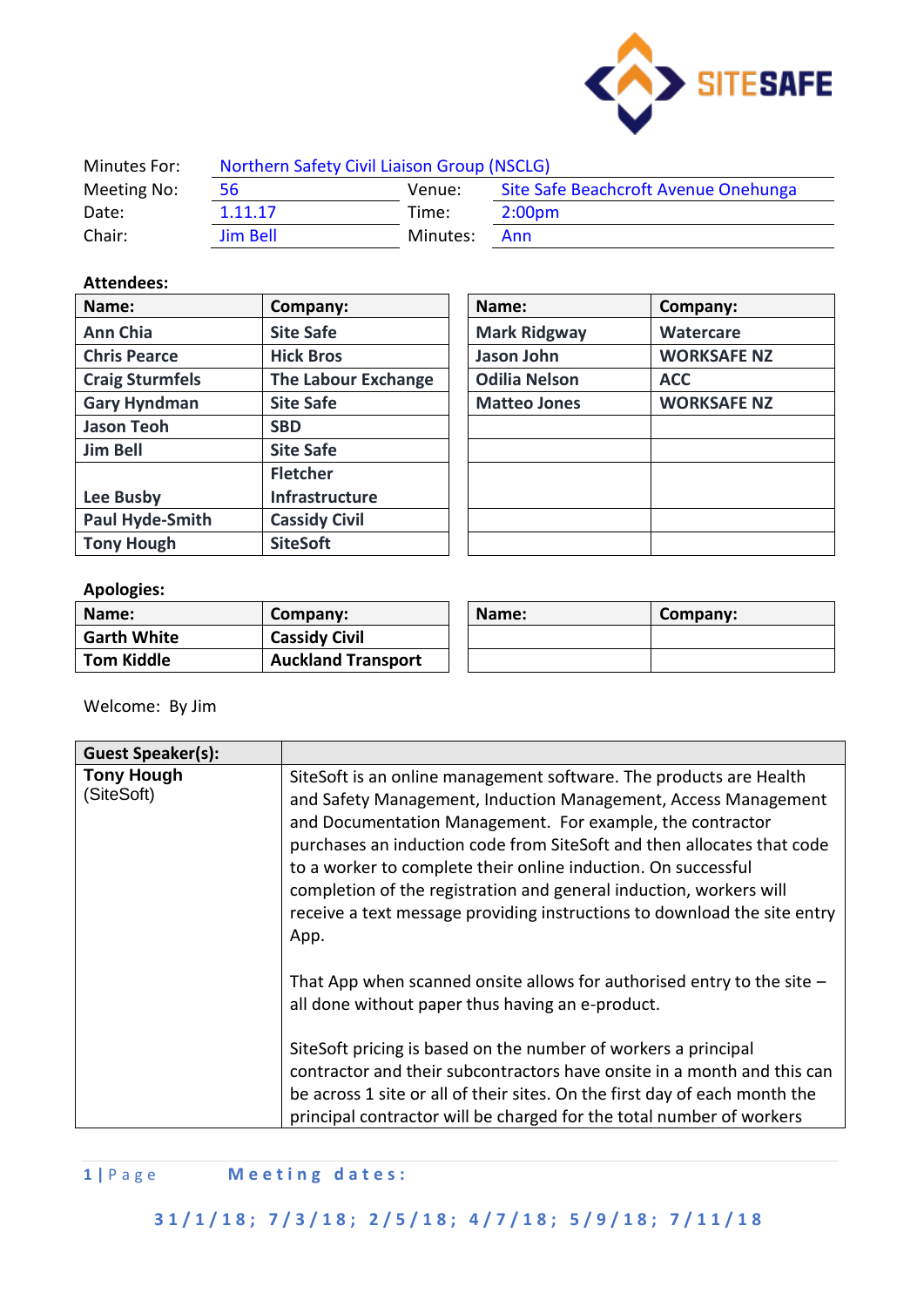

|                                                         | authorised by them to attend their sites.                                                                                                                                                                                                                                                                                                                                                                                                                                                                                                                                                                     |
|---------------------------------------------------------|---------------------------------------------------------------------------------------------------------------------------------------------------------------------------------------------------------------------------------------------------------------------------------------------------------------------------------------------------------------------------------------------------------------------------------------------------------------------------------------------------------------------------------------------------------------------------------------------------------------|
|                                                         | The pricing starts at \$50 per month for 15 users on site plus a one time<br>training charge.                                                                                                                                                                                                                                                                                                                                                                                                                                                                                                                 |
|                                                         | SiteSoft will provide training of at least one person who will be<br>nominated by the principal.                                                                                                                                                                                                                                                                                                                                                                                                                                                                                                              |
| <b>Jason Teoh</b><br>(Stanley Black & Decker<br>NZ Ltd) | DEWALT is committed for excellence in environment, health and safety<br>management through process improvement advanced manufacturing<br>techniques and pollution control practices. In 2007, DEWALT set itself<br>the challenge of creating the most comprehensive system of the safest,<br>highest performing professional construction tools in the world.<br>This is the Perform & Protect system, made up of products that meet<br>strict criteria in one or more of the following core safety-focused areas:<br>Vibration; Dust; Control.<br>Go to http://www.dewalt.co.nz to check out their products. |

#### **Previous Minutes:**

| Item | $\cdots$<br>ACLIUIT |
|------|---------------------|
| Nil  |                     |

## **Matters Arising from Previous Minutes:**

| Item | $ -$<br>יישו |
|------|--------------|
| Nil  |              |

#### **General Business:**

| Item                                                | Action                      |
|-----------------------------------------------------|-----------------------------|
| Refer HSNO Legislation - ACOP                       | Jason John<br>(WORKSAFE NZ) |
| Safety Plus - Star Rating<br>No further information | Odilia Nelson<br>(ACC)      |

## **2 |** P a g e **M e e t i n g d a t e s :**